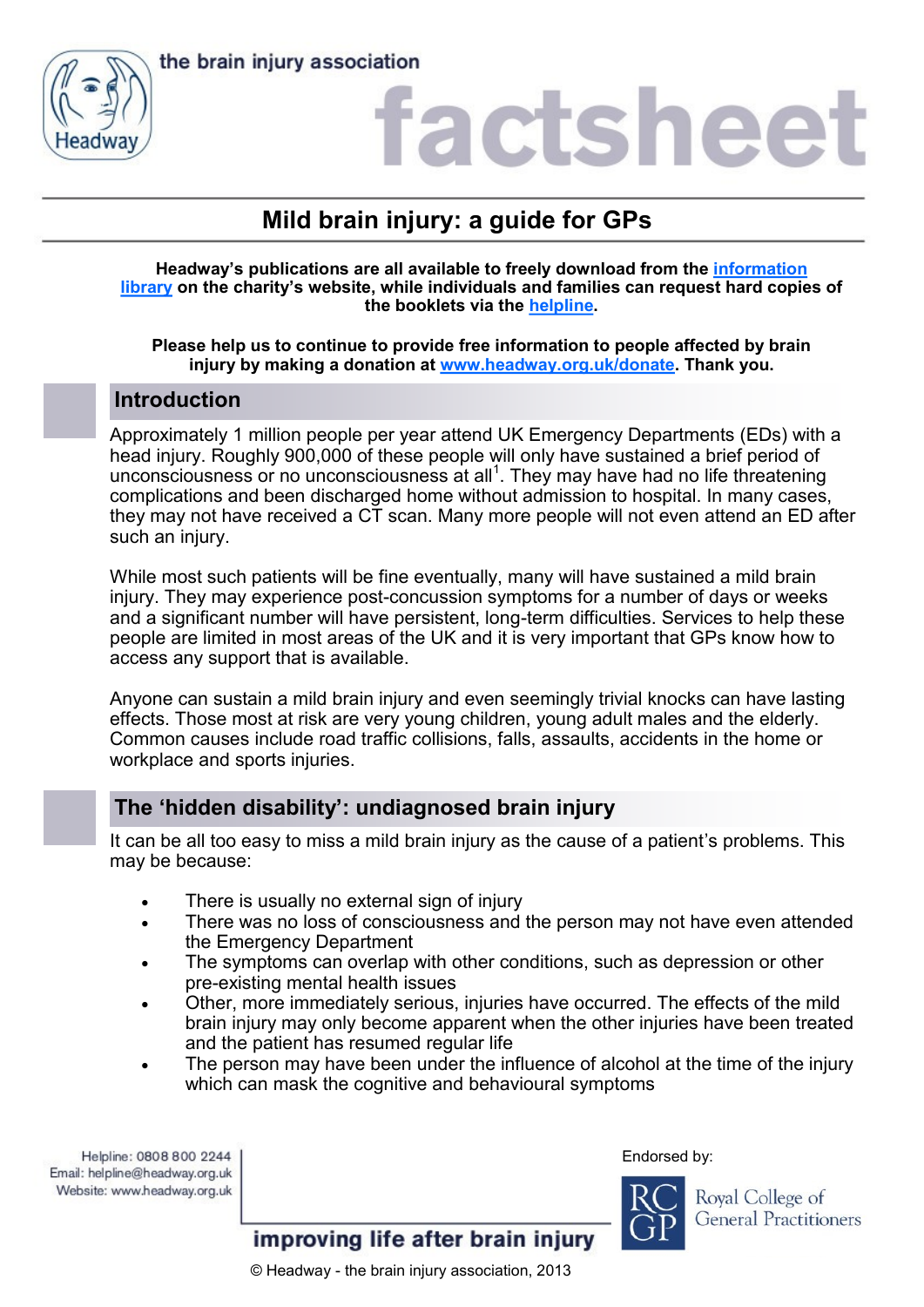

## iactsheet

If the injury was caused by a traumatic event, such as an assault, the symptoms may be attributed to a stress reaction or even post-traumatic stress disorder

There may also be no sign of physical damage to the brain. Even if a CT scan has been performed and shown no injury, there may still be effects $^2$ . CT and MRI scans do not show damage at a microscopic, cellular level, and widespread disturbance of neurons can occur without being visible  $3<sup>2</sup>$ .

Many recent studies have shown that white matter abnormalities are associated with postconcussion symptoms after mild brain injuries. These subtle deficits are only apparent on diffusion tensor MRI scans and these are not commonly performed<sup>5</sup>.

## **Effects of mild brain injury**

The effects of mild brain injury can be very subtle and are often not obvious to others. However, even seemingly minor problems can significantly affect people's lives and, importantly, those of their loved ones.

Effects include:

#### **Physical problems**

- Dizziness and balance problems Epileptic seizures or absences
- 
- 
- Sensitivity to light and noise Sexual difficulties
- Visual disturbances (blurred vision, double vision)
- 
- Fatigue, often severe **Frankl** Headaches, often severe and persistent
- Nausea/vomiting Sleep disturbance
	-

#### **Cognitive problems**

- Attention and concentration problems Communication difficulties
- 
- 
- Problem-solving difficulties
- 
- Decision-making problems Information processing difficulties
- Memory problems Planning and organisation difficulties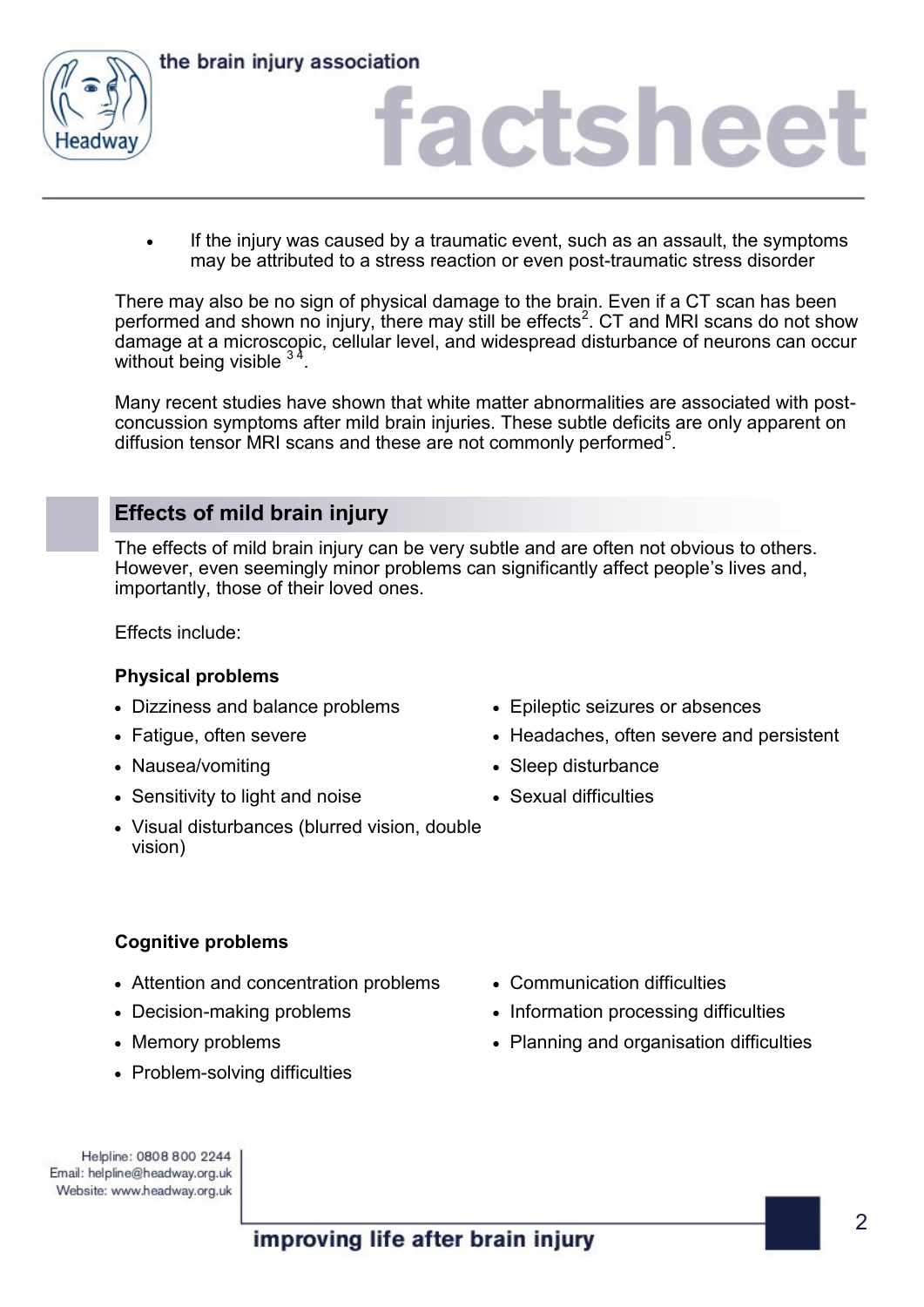

# factsheet

#### **Emotional and behavioural problems**

- 
- Apathy and loss of motivation Depression
- Impulsivity and self-control problems Irritability
- 
- Restlessness
- Anger Anxiety
	-
	-
- Mood swings Personality changes

#### **Social and personal problems**

- Domestic activities and everyday life problems
- Driving difficulties, which may lead to loss of licence and reduced independence
- Employment problems, e.g. inability to carry out previous duties effectively, slowness in carrying out tasks, finding work more tiring
- Family demands problems
- Independence loss
- Personal and sexual relationship problems
- Self-esteem problems
- Social interaction problems

## **How long do problems last?**

Many studies have looked at the prevalence of post-concussion symptoms after mild brain injuries, with varying results. 20 – 50% of people have been shown to have symptoms persisting beyond three months $^{67}$ . A recent study found up to 40% of participants met diagnostic criteria for post-concussion syndrome (according to DSM-IV) 12 months after injury $^8$ . Other research has observed persistent symptoms after one year in 84% $^9$ .

There is basically no definitive answer to this question and it depends on the outcomes assessed and the measures used. Many people are symptom free after a few days or weeks. However, when symptoms persist longer than that there is no way of knowing when they will pass.

If a patient has had a head injury at any time and presents with any of the symptoms described below, it is important to refer to relevant specialists. People with persistent postconcussion syndrome (PCS) have great difficulty explaining this to employers, family and friends, who often think that they should have recovered by now, that they are exaggerating the symptoms, or that the problems are caused by other factors. It is vitally important that GPs understand, support and empathise with people in this situation.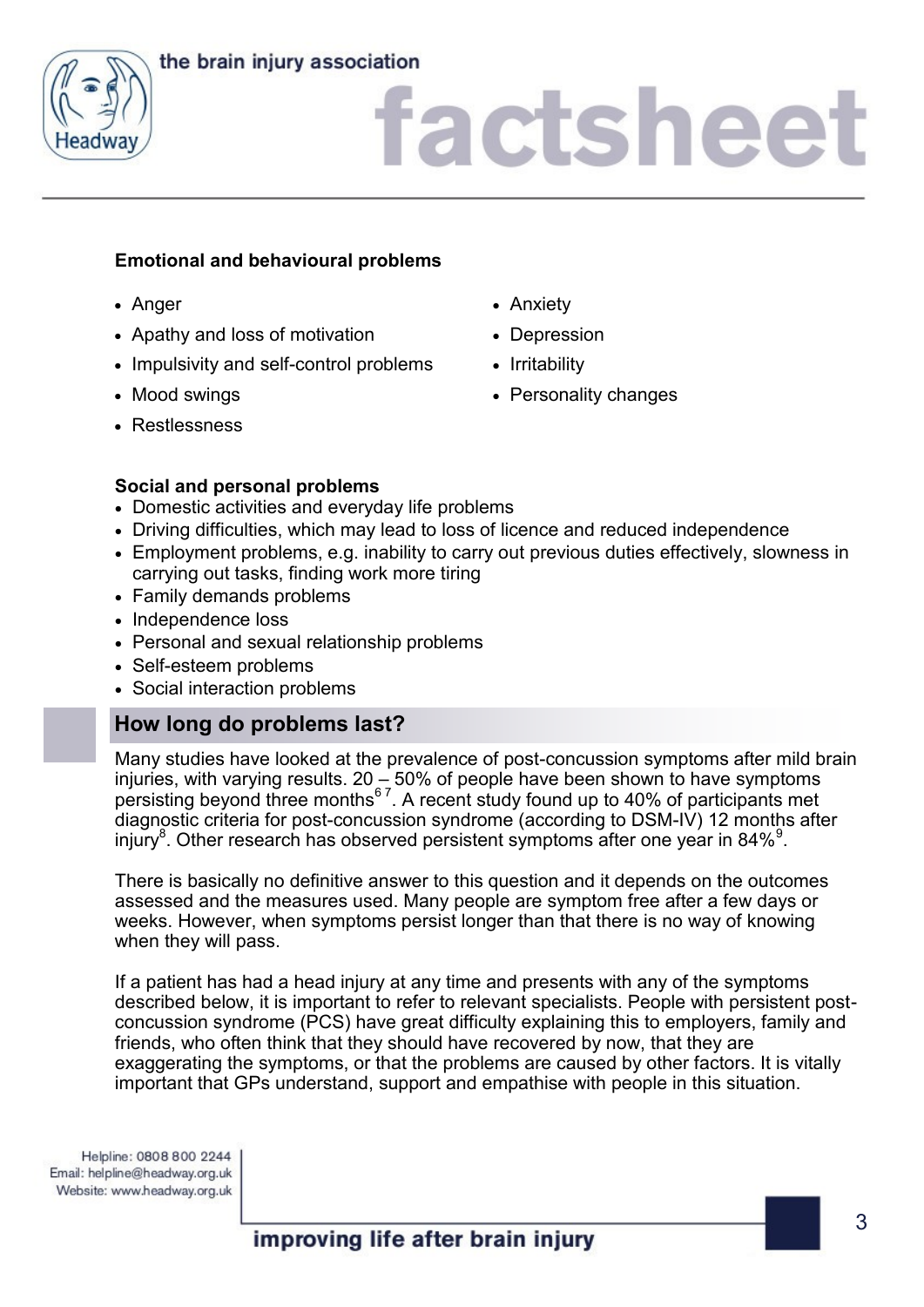



## factshee<sup>®</sup>

## **High risk groups**

It is important to be aware of demographic groups at particular risk of head injuries and to consider whether symptoms are related to an undiagnosed, previously unreported injury.

Examples include:

- Young men
- The elderly
- Homeless people
- Those with a history of offending, particularly violent offending  $10$
- **Sportspeople**
- Those with a history of mental health problems

## **Referral guide**

If you suspect a patient has a brain injury, a referral should be made to a specialist. This could be any of the following, depending on the nature of the symptoms and service provision in your area:

#### **Neurologists and neurosurgeons:**

For any neurological deficits, whether physical, cognitive, emotional or behavioural. Often the best first option for assessment and further referral to other professionals or for brain scans

#### **Neurophysiologists:**

For assessment and diagnosis of epilepsy and other disorders of nerve function **Neuropsychologists and neuropsychiatrists**

For cognitive, emotional and behavioural problems and their impact on the patient and their family

#### **Rehabilitation medicine consultants:**

For any rehabilitation input and advice

Provision of neuropsychology and neuropsychiatry is limited in many regions, so you will need to investigate referral options. Such services may only be available on the NHS if the patient is first referred to a neurologist. If no NHS referrals are available then it may be necessary to look into a private appointment. A directory of chartered psychologists in private practice is available on the British Psychological Society website at [www.bps.org.uk.](http://www.bps.org.uk) 

Other rehabilitation professionals can help people to overcome their everyday problems. Services you should consider referring to include:

- Cognitive behavioural therapists
- Community brain injury services
- Counsellors and therapists

Helpline: 0808 800 2244 Email: helpline@headway.org.uk Website: www.headway.org.uk

improving life after brain injury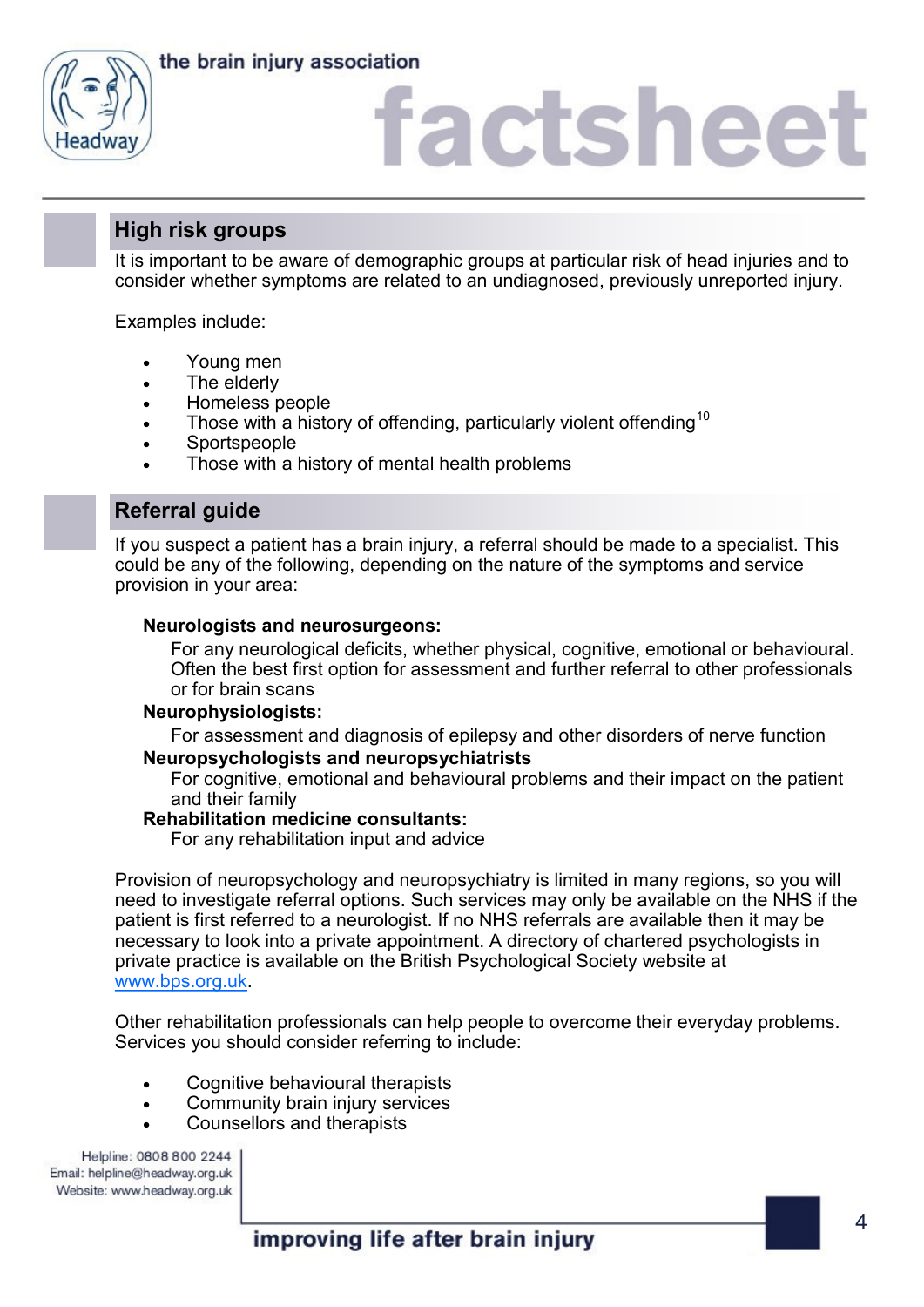

# factsheet

- Neurophysiotherapists
- Occupational therapists
- Physiotherapists
- Social workers
- Speech and language therapists

Rehabilitation may involve developing strategies to help compensate for memory, attention, fatigue and concentration problems, advice about adapting a person's employment situation so that they can continue to work, or help in boosting confidence and regaining self-esteem. If the above services are not available on the NHS then chartered professionals in private practice may be available. Addresses of online directories are provided at the end of this factsheet.

It is important, where possible, to access professionals with specialist expertise in acquired brain injury. However, if such specialist services are unavailable then any support is better than nothing. For example, counselling and psychological therapy through Improved Access to Psychological Therapy (IAPT) services could be extremely beneficial. Cognitive behavioural therapy (CBT) is widely available through IAPT services and this approach is highly favoured for the treatment of behavioural problems after brain injury. Additionally, some local memory clinics may have brain injury specialists who can assess memory problems and provide memory aids and strategies.

Dizziness and balance problems are often related to the vestibular system. If you suspect this is the case then you could consider referral to a local balance clinic if available. Other referral options include:

- **Audiologists**
- Audiovestibular specialists
- Ear, nose and throat surgeons
- **Neurophysiotherapists**
- Otologists and neuro-otologists
- **Physiotherapists**

## **Family support**

Families of people with a brain injury may also need advice and support. The brain injury impacts greatly upon the lives of family members, and it is easy for their own needs and difficulties to be overlooked. Rehabilitation professionals will often work with family members in order to help them to cope with the situation.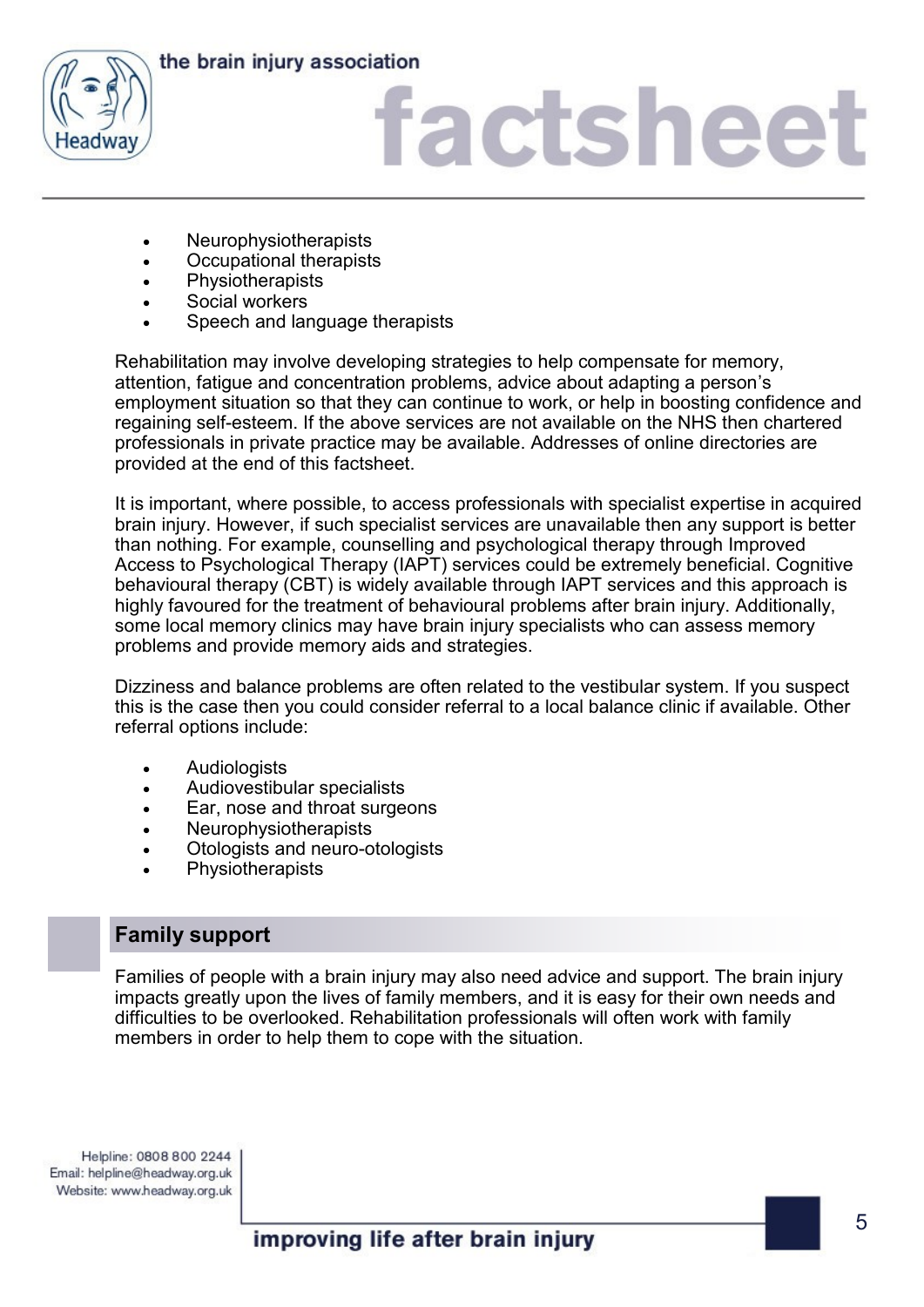

# factsheet

## **Driving after brain injury**

All drivers are required by law to report any condition that may affect their ability to drive to the DVLA. Failure to do so can result in a £1,000 fine, invalidate their insurance and lead to possible prosecution if the person is involved in an accident. GPs have a vital role to play in ensuring that patients adhere to these rules<sup>11</sup>. If you have any reason at all to suspect that the injury will affect a patient's ability to drive you should tell them this and provide the number for the DVLA Drivers Medical Group. Headway published a booklet called *Driving after brain injury* which you and the patient should find helpful.

## **Ongoing support**

The effects of brain injury impact on social, work and family life and problems are likely to manifest themselves in different ways as a patient's life progresses. If the problems persist after mild brain injury then it is important to provide ongoing support and referrals<sup>11</sup>. Even just providing information and a listening ear can have a significant effect on a patient's wellbeing after brain injury.

It is also important to be aware that patients may not always find the problems easy to talk about, especially if there are sexual and relationship difficulties. It may be appropriate to ask if there are any general issues in this area, even if the patient hasn't mentioned them.

## **Headway services**

Headway has a network of over 120 Groups and Branches throughout the UK. A wide range of services are available including rehabilitation programmes, family support, social re-integration, community outreach and respite care. Many Groups and Branches provide services for people with mild injuries and often have connections with rehabilitation professionals and counsellors who provide in-house therapy. Services vary depending on the region and you can find contact details of your local Group or Branch at **www.headway.org.uk/in-your-area.aspx**.

The Headway nurse-led helpline provides information, advises on sources of support and offers a listening ear to anyone affected by brain injury. You can contact the helpline yourself or refer patients to the service. Contact us on **0808 800 2244** or **helpline@headway.org.uk**.

## **Final word – other things you can do**

2013 was a time of enormous changes in the health and social care system. The advent of clinical commissioning groups in England has placed greater pressures and responsibilities on GPs, while changes to the GP contracts in England sees general

Helpline: 0808 800 2244 Email: helpline@headway.org.uk Website: www.headway.org.uk

improving life after brain injury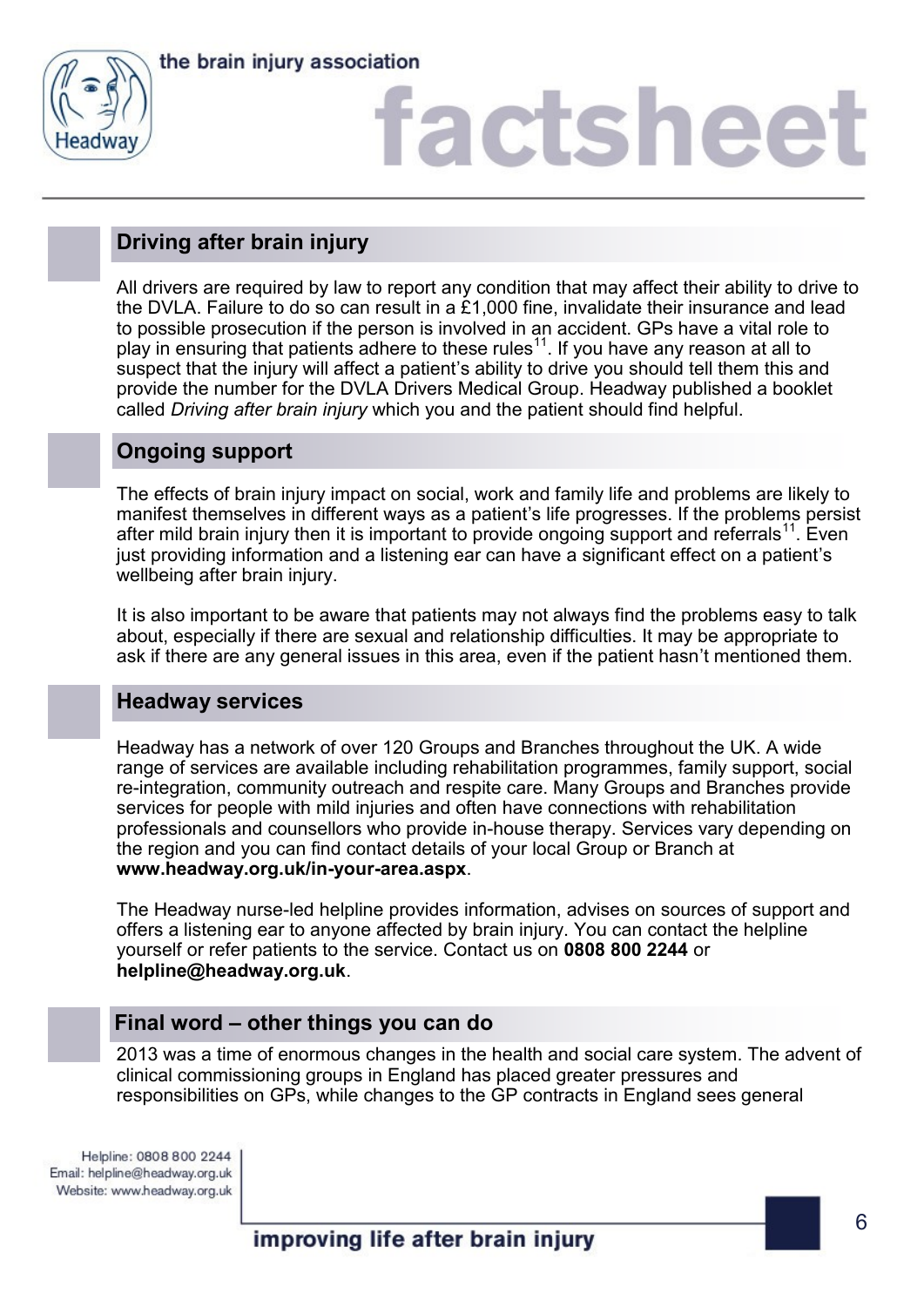



## factshee<sup>®</sup>

practice facing new targets and additional workloads. Headway is greatly aware that GPs have to consider every injury, disease and health condition and have limited resources to focus on brain injuries.

We hope that the information in this factsheet can help you to identify and refer patients with greater efficiency and that you can use the available resources to provide the best care available for patients. We also hope that GPs with commissioning powers can start to make these resources more readily available as widely as possible. There are steps that you can take to improve the situation. The United Kingdom Acquired Brain Injury Forum (UKABIF) makes the following suggestions for healthcare professionals in their 2012 acquired brain injury manifesto $12$ .

- Ensure that your clinical commissioning group has a named neurological lead; if not request one
- Review the information and support available for people with an ABI in your area

The national Headway organisation and our local Groups and Branches are here to help. Please visit the GP information section of the Headway website for a range of resources, including Headway publications, academic references, assessment tools, clinical guidelines and useful links. These include the Rivermead Post-Concussion Symptoms Questionnaire, a valid and reliable measure of post-concussion symptoms and the Sport Concussion Assessment Tool (SCAT2). The measures can be administered by GPs in order to give you a firm idea of a patient's problems.

Go to [www.headway.org.uk/gp.aspx.](http://www.headway.org.uk/gp.aspx) 

## **Clinical guidelines**

Several UK clinical guidelines have been produced to outline the ideal standards required for the assessment, treatment and rehabilitation of people after brain injury. These emphasise the need for timely, specialist rehabilitation and support and the role of GPs in facilitating this.

The following are freely available online:

British Society of Rehabilitation Medicine. *BSRM Standards for Rehabilitation Services, Mapped on to the National Service Framework for Long-Term Conditions*. BSRM, London 2009. Available from [www.bsrm.co.uk/ClinicalGuidance/ClinicalGuidance.htm.](http://www.bsrm.co.uk/ClinicalGuidance/ClinicalGuidance.htm)

National Institute for Health and Care Excellence (NICE). *Head Injury: Triage, assessment, investigation and early management of head injury in infants, children and adults*. National Collaborating Centre for Acute Care: 2007. Available from [http://guidance.nice.org.uk/](http://guidance.nice.org.uk/CG56) [CG56.](http://guidance.nice.org.uk/CG56)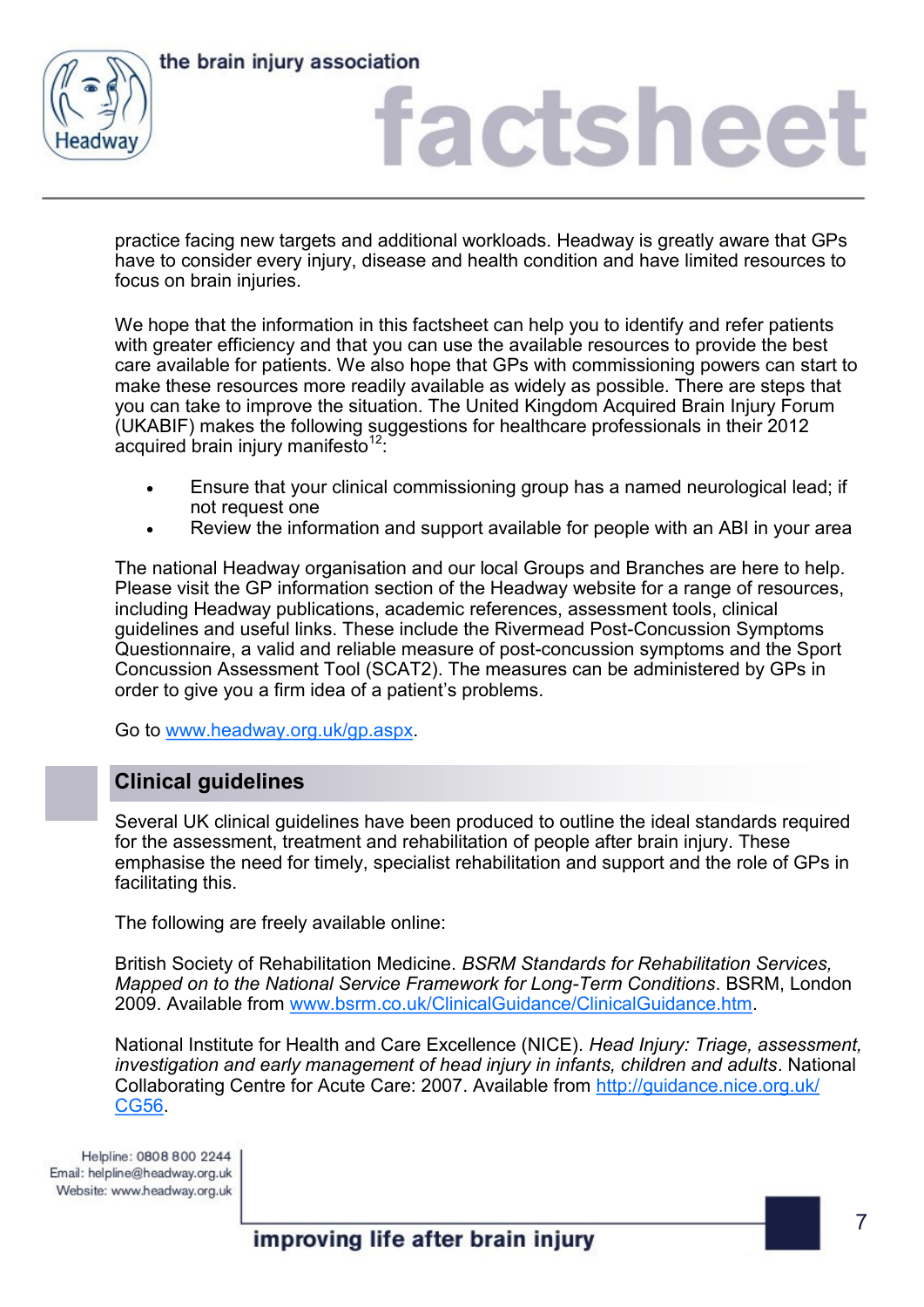





Royal College of Physicians and British Society of Rehabilitation Medicine. *Rehabilitation following acquired brain injury: national clinical guidelines* (Turner-Stokes, L, ed). London: RCP, BSRM, 2003. Available from [http://bookshop.rcplondon.ac.uk/details.aspx?e=14.](http://bookshop.rcplondon.ac.uk/details.aspx?e=14)

Scottish Intercollegiate Guidelines Network (SIGN). Brain *injury rehabilitation in adults*. Edinburgh: SIGN; 2013. (SIGN publication no. 130). [March 2013]. Available from: [http://](http://www.sign.ac.uk) [www.sign.ac.uk.](http://www.sign.ac.uk)

## **Online directories**

**Association of Speech and Language Therapists in Independent Practice** [www.helpwithtalking.com](http://www.helpwithtalking.com)

**Brain Nav – The National Brain Injury Service Directory** [www.brainnav.info](http://www.brainnav.info)

**British Association of Behavioural and Cognitive Psychotherapies (BABCP)** [www.babcp.com](http://www.babcp.com)

**British Association for Counselling and Psychotherapy (BACP)** [www.bacp.co.uk](http://www.bacp.co.uk)

**British Psychological Society (BPS)** [www.bps.org.uk](http://www.bps.org.uk)

**College of Occupational Therapists Specialist Section – Independent Practice** [www.cotss](http://www.cotss-ip.org.uk)-ip.org.uk

**College of Sexual and Relationship Therapy (COSRT)** [www.cosrt.org.uk](http://www.cosrt.org.uk)

**Relate – the relationship people** [www.relate.org.uk](http://www.relate.org.uk)